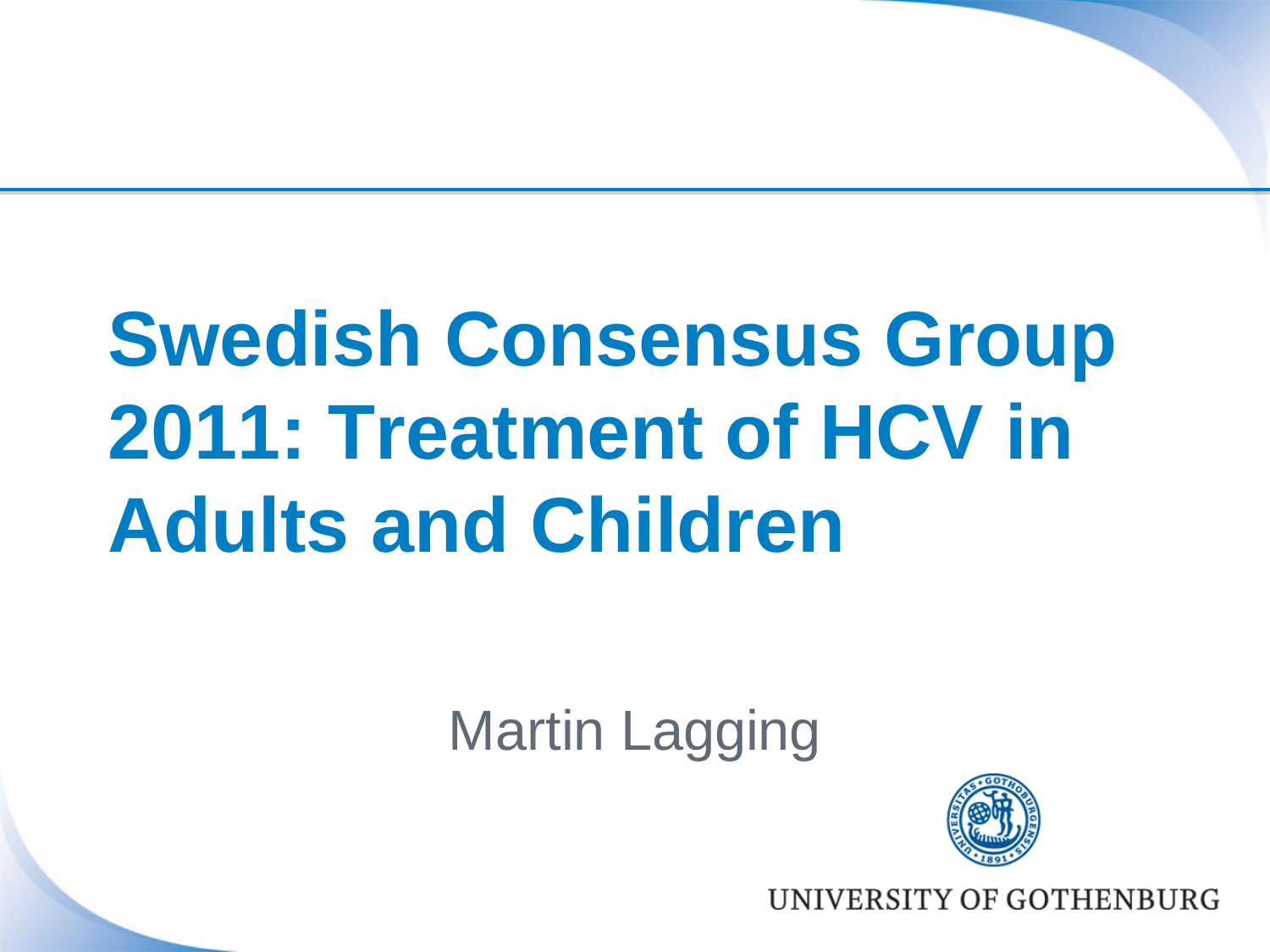#### **Outline**

- Guidelines from 2011
- **Current therapy in Sweden**
- New guidelines likely in 2014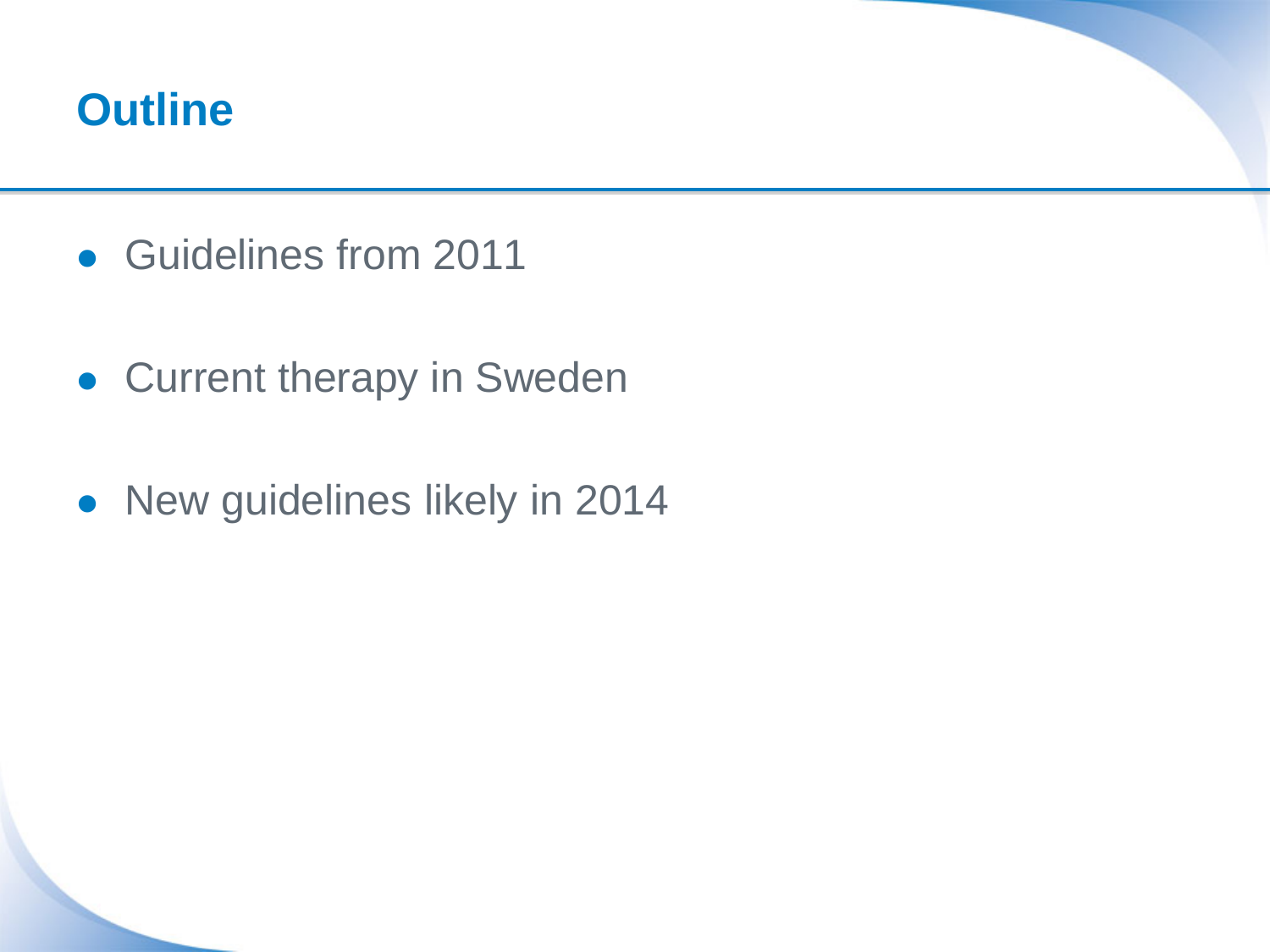# Swedish Guidelines from 2011

Published in *Scandinavian Journal of Infectious Diseases 2012*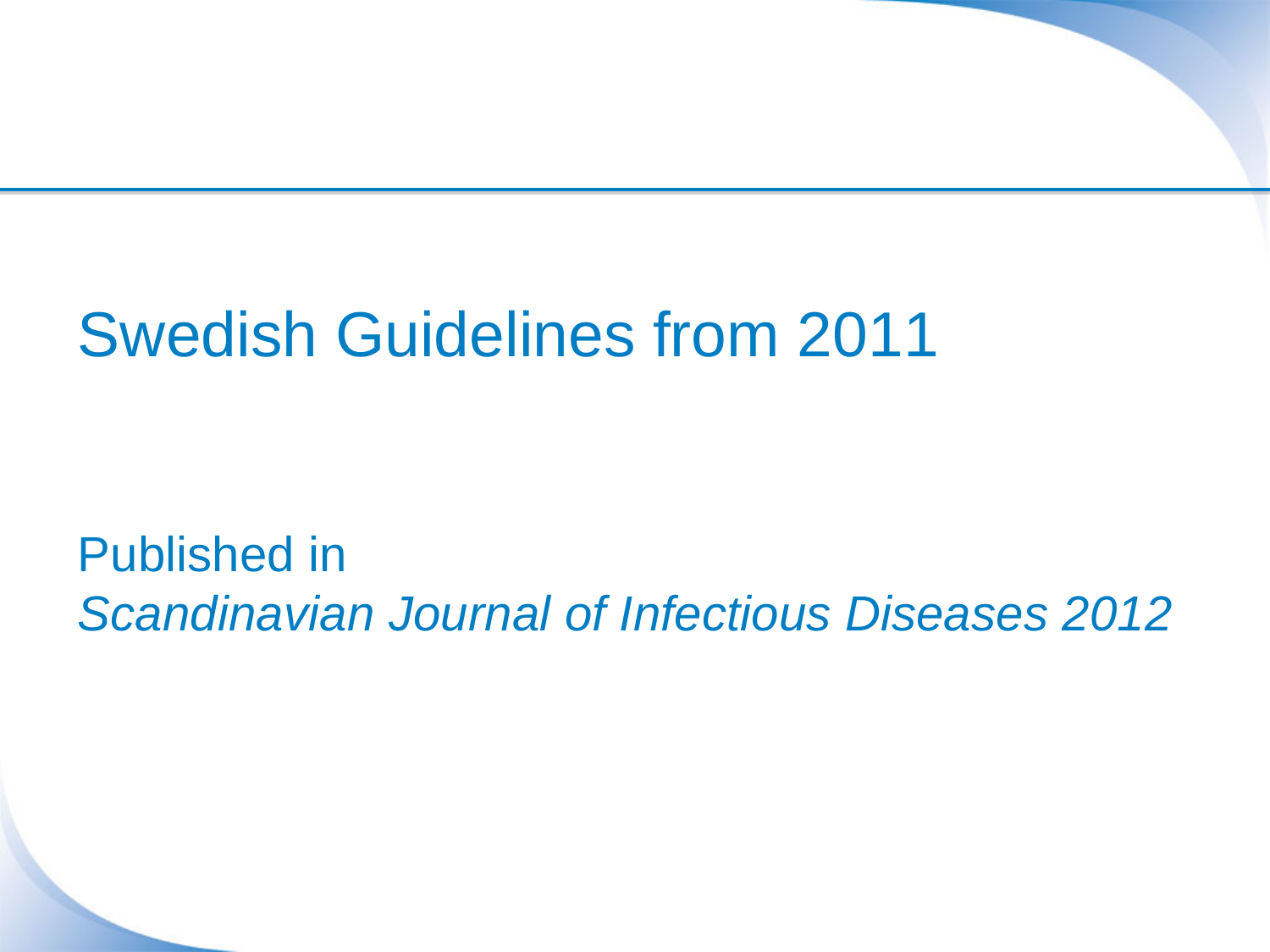- Acute HCV infection:
	- Symptomatic: treat if not spontaneously resolved within 3 months
	- Asymptomatic: treat immediately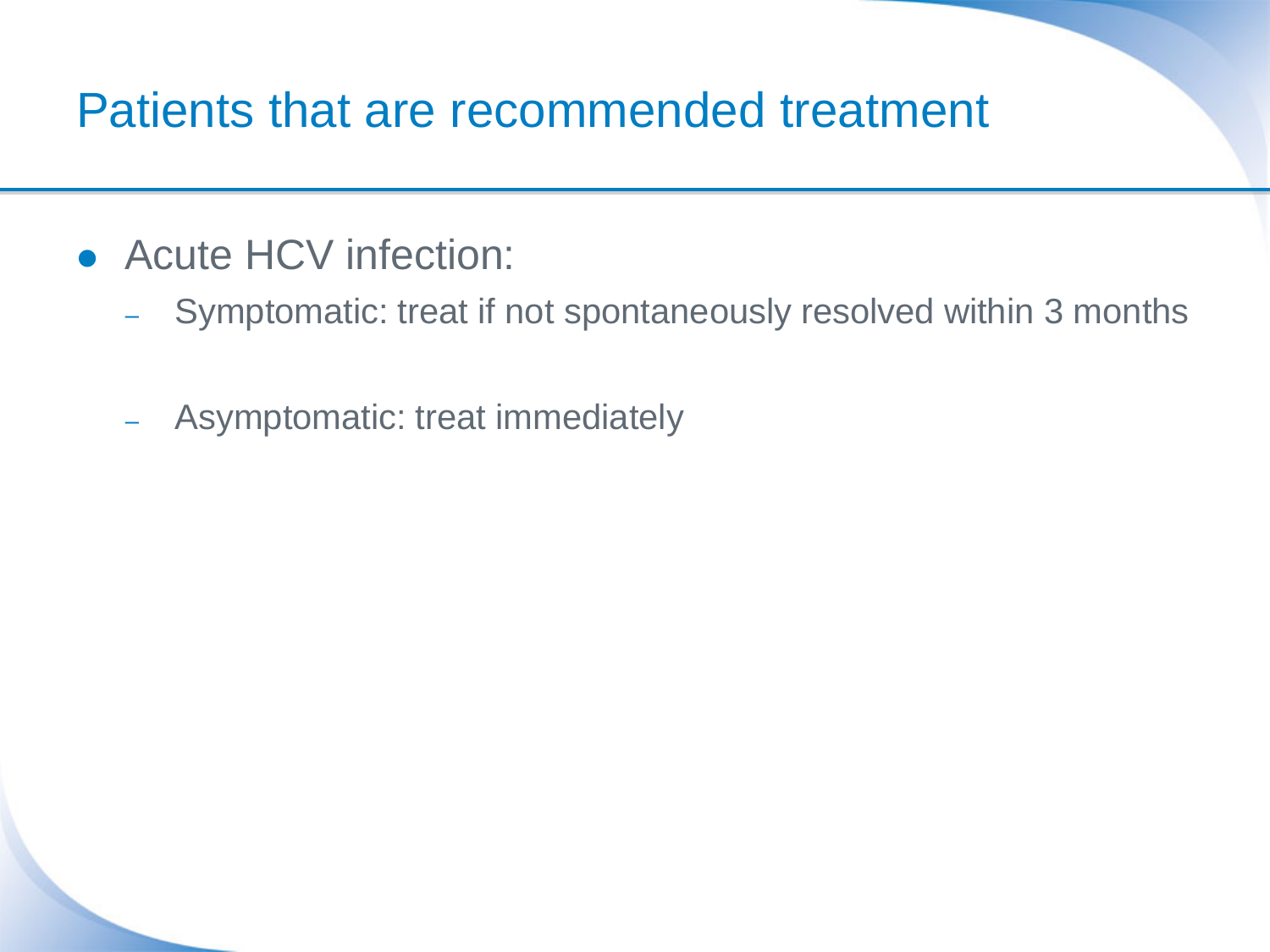- Acute HCV infection:
	- Symptomatic: treat if not spontaneously resolved within 3 months
	- Asymptomatic: treat immediately
- Chronic HCV genotype 1: fibrosis stage 3-4 (FibroScan or biopsy)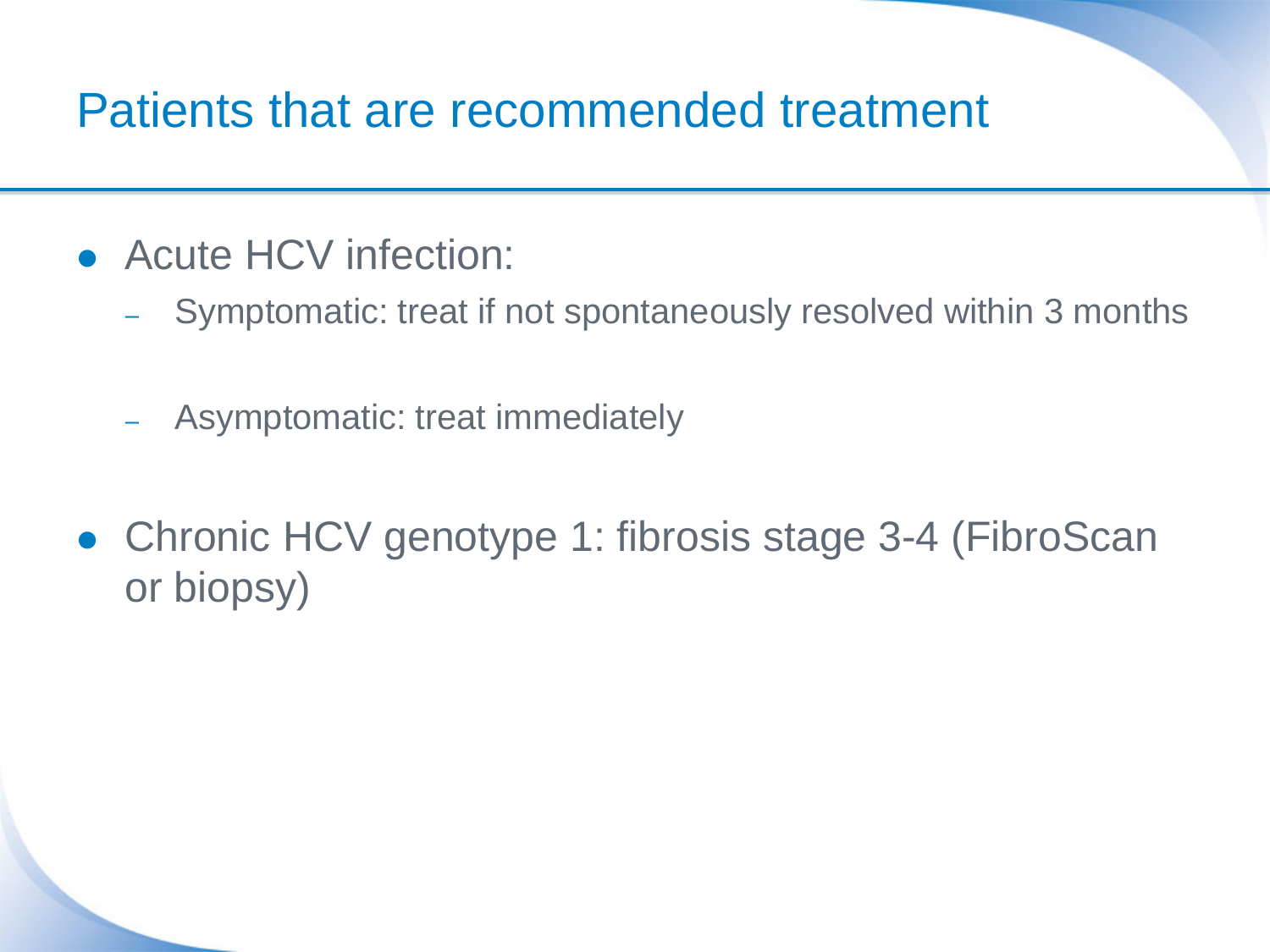- Acute HCV infection:
	- Symptomatic: treat if not spontaneously resolved within 3 months
	- Asymptomatic: treat immediately
- Chronic HCV genotype 1: fibrosis stage 3-4 (FibroScan or biopsy)
- Chronic HCV genotype 2/3: wider indications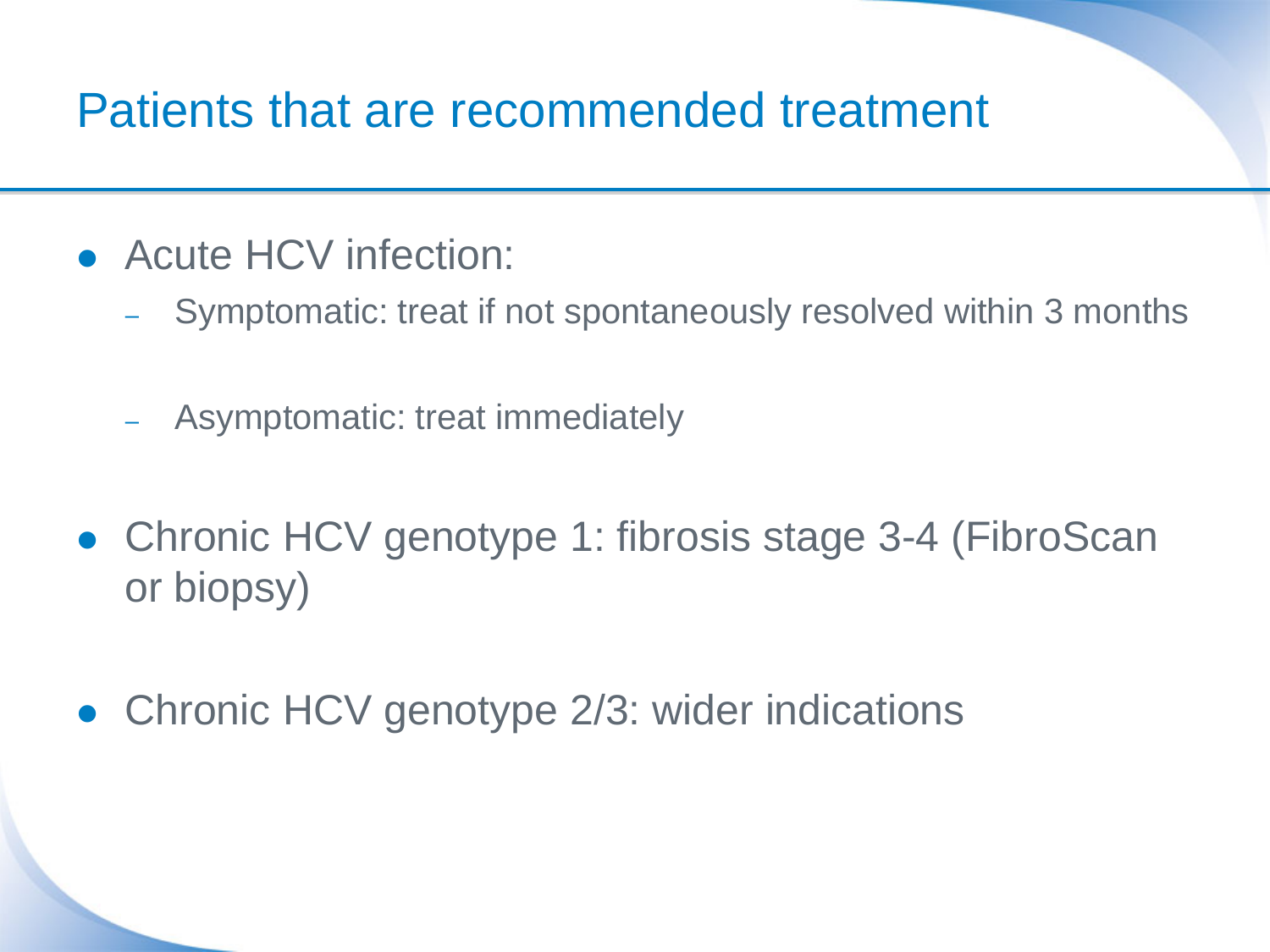- Acute HCV infection:
	- Symptomatic: treat if not spontaneously resolved within 3 months
	- Asymptomatic: treat immediately
- Chronic HCV genotype 1: fibrosis stage 3-4 (FibroScan or biopsy)
- Chronic HCV genotype 2/3: wider indications
- Goal: To prevent HCV complications, e.g. HCC and decompensated cirrhosis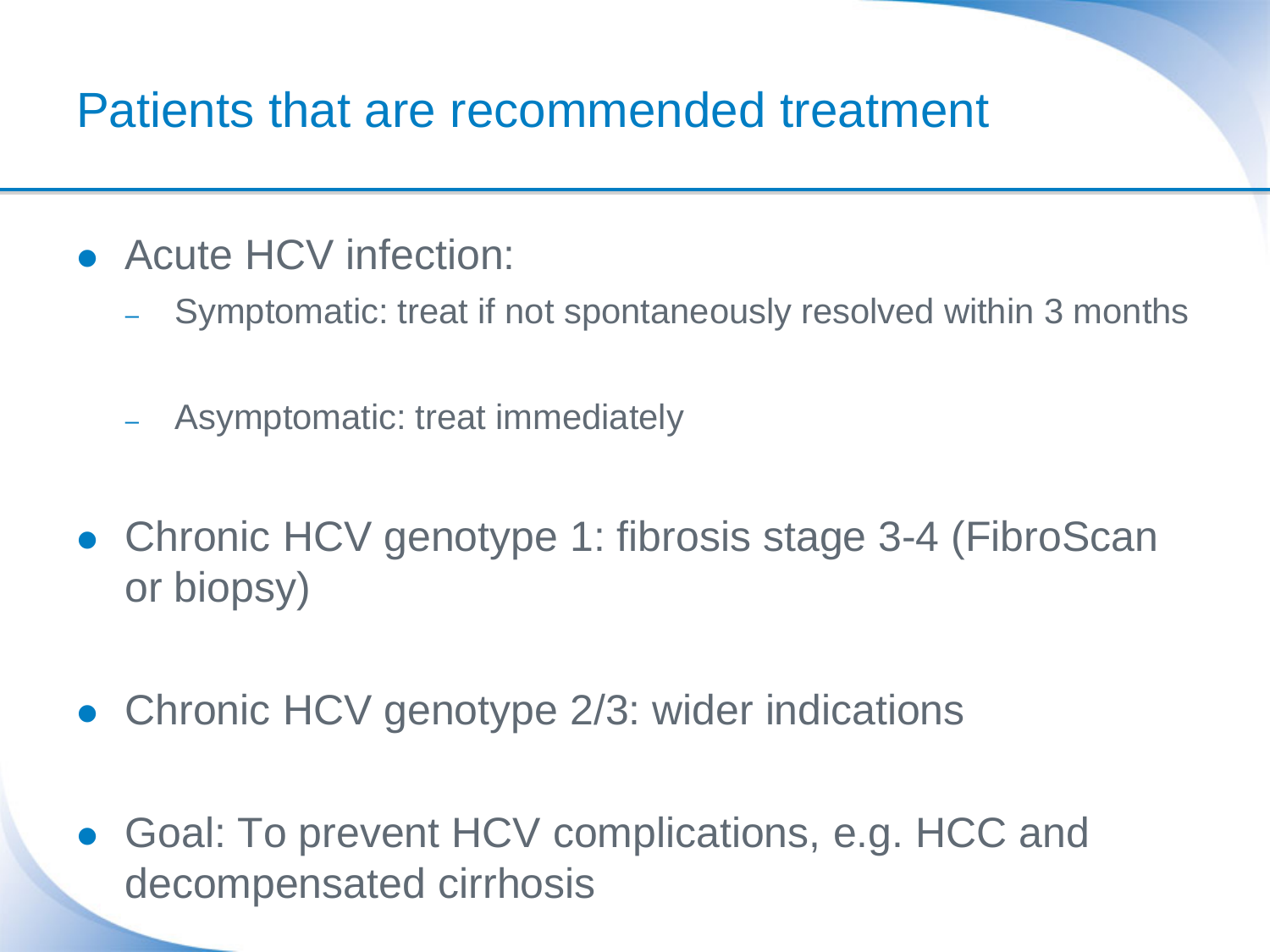### Treatment HCV genotype 1

- Peg-Interferon + ribavirin + protease inhibitor (PI)
	- Telaprevir first-line choice because of shorter exposure to PI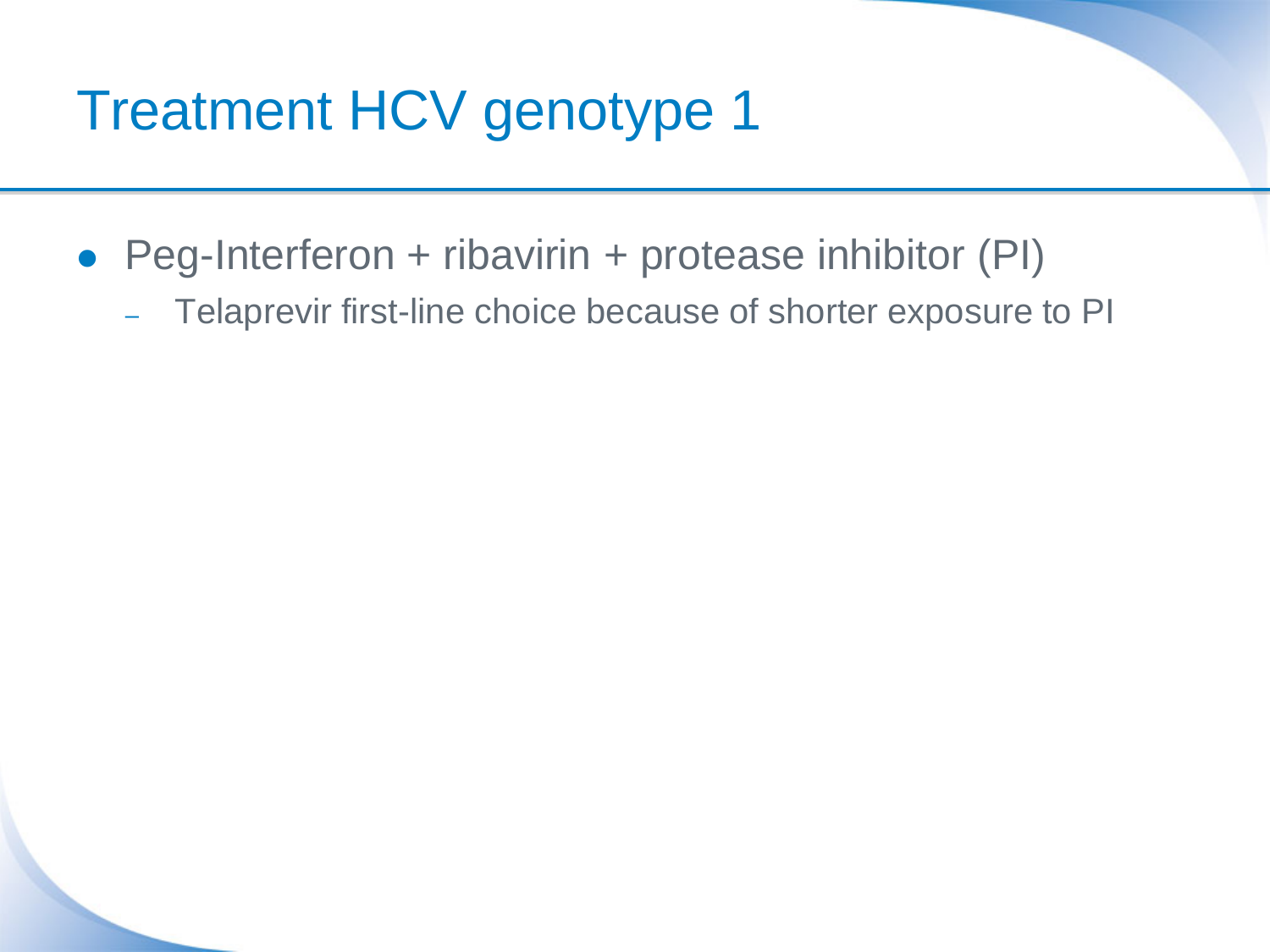### Treatment HCV genotype 1

- Peg-Interferon + ribavirin + protease inhibitor (PI)
	- Telaprevir first-line choice because of shorter exposure to PI
- Duration:
	- **24-28 weeks** if HCV RNA undetectable 4 weeks after addition of PI
	- **48 weeks** if HCV RNA detectable 4 weeks or later timepoint after addition of PI
- If cirrhosis, 48 weeks duration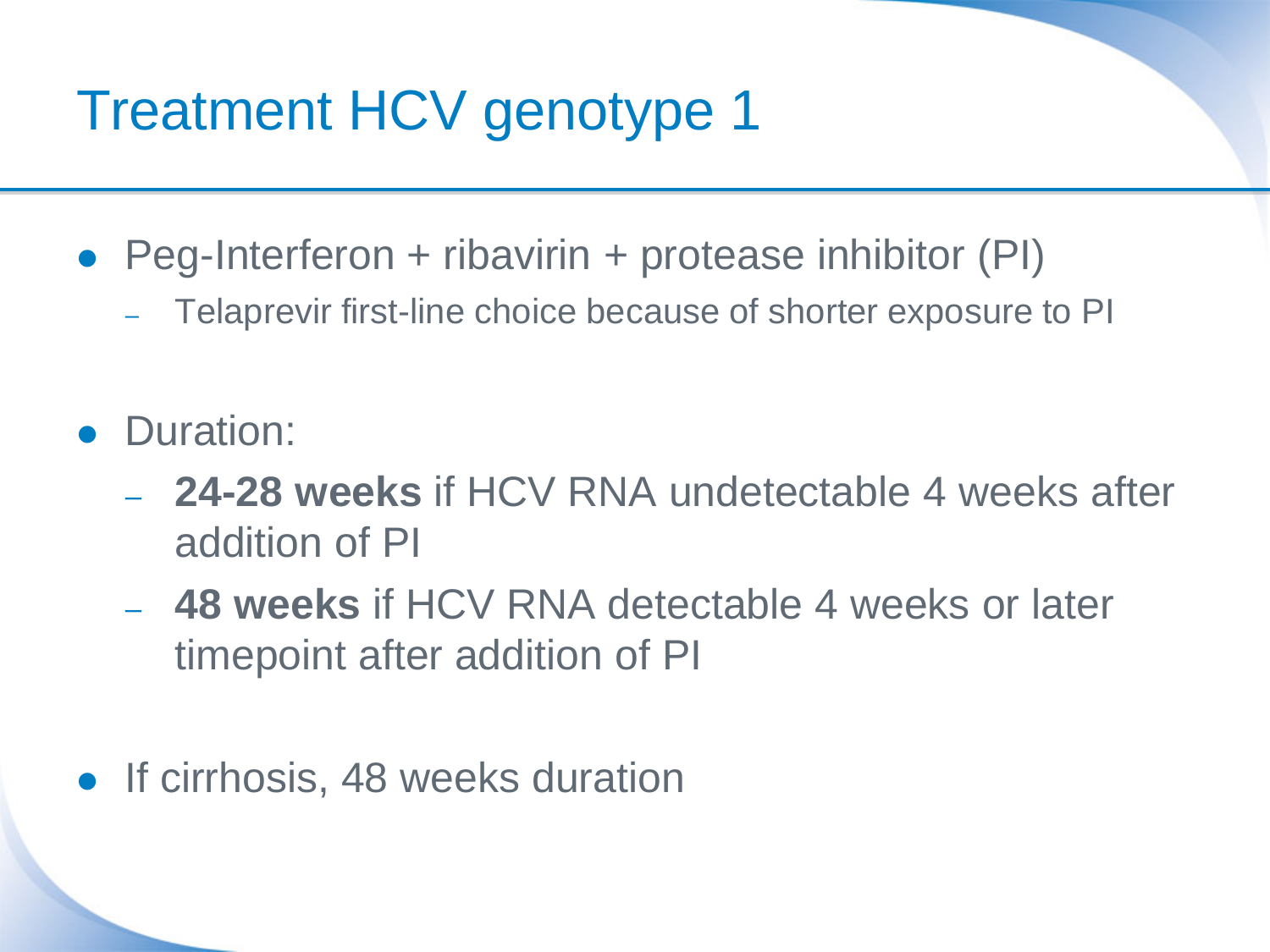### Treatment HCV genotype 2/3

Peg-Interferon + ribavirin ≥ 11 mg/kg/day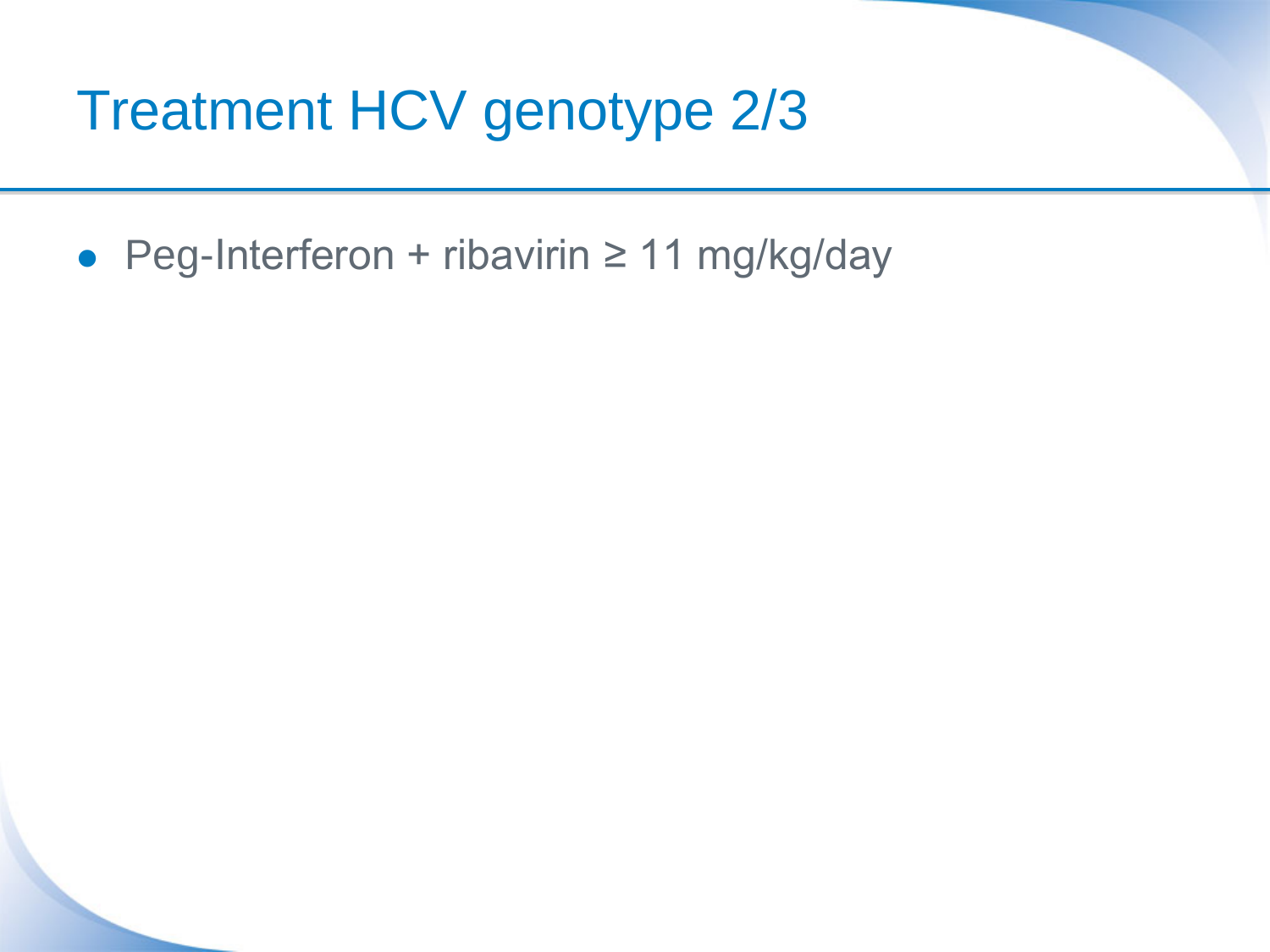## Treatment HCV genotype 2/3

- Peg-Interferon + ribavirin  $\geq 11$  mg/kg/day
- Duration:
	- **12-16 weeks** if:
		- $\bullet$  HCV RNA < 1000 IU/mL day 7
		- or  $RVR +$  favorable factors (age  $<$  40, mild fibrosis, or low viral load)
	- **24 weeks** if RVR + unfavorable factors
	- **36-48 weeks** if HCV RNA >50 IU/mL week 4 or detectable week 12
	- **48 weeks** if cirrhosis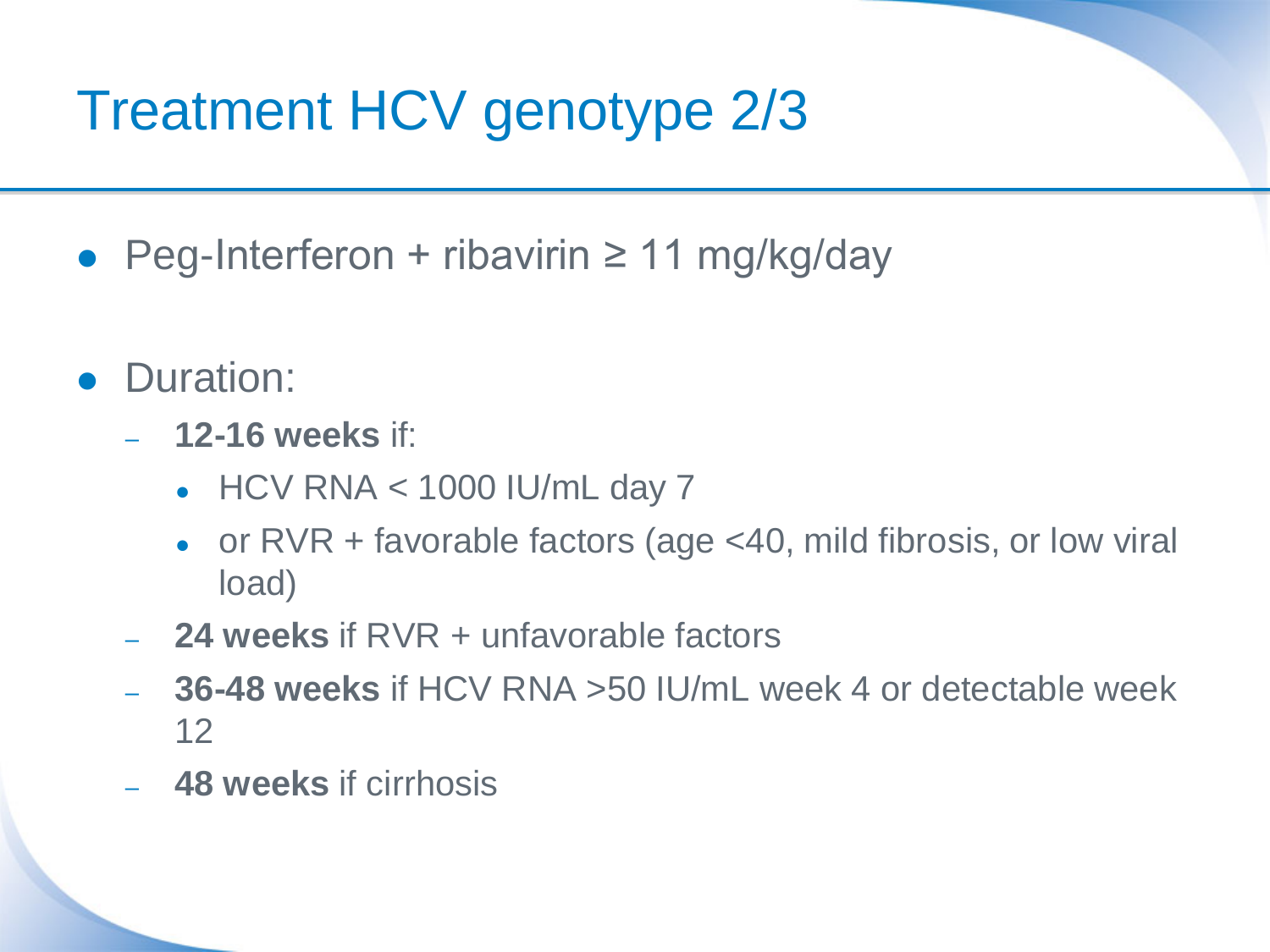### HCV Treatment in Children

- Same as in adults
- **Exception:** No reports on PI use in this population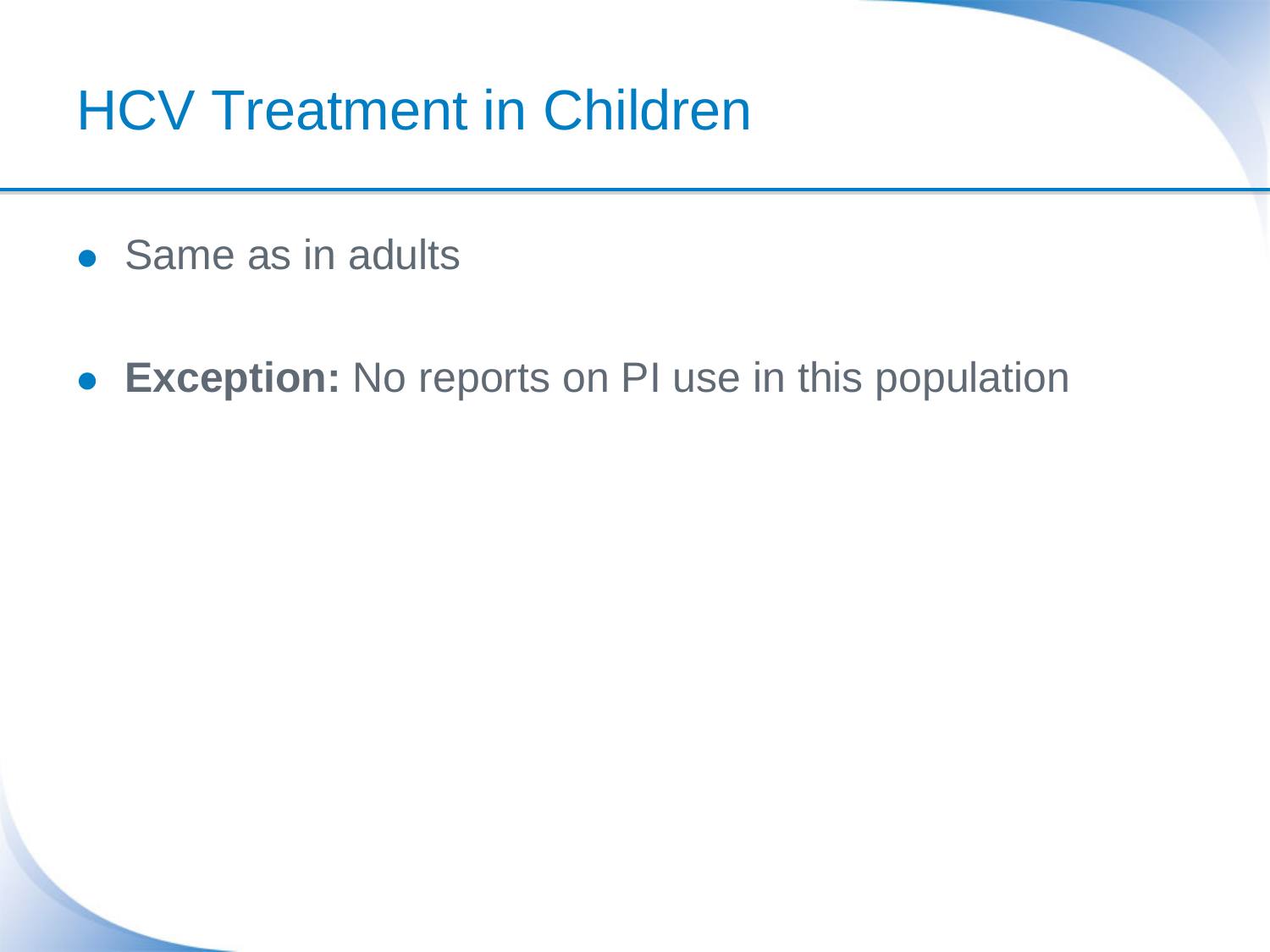# Current therapy in Sweden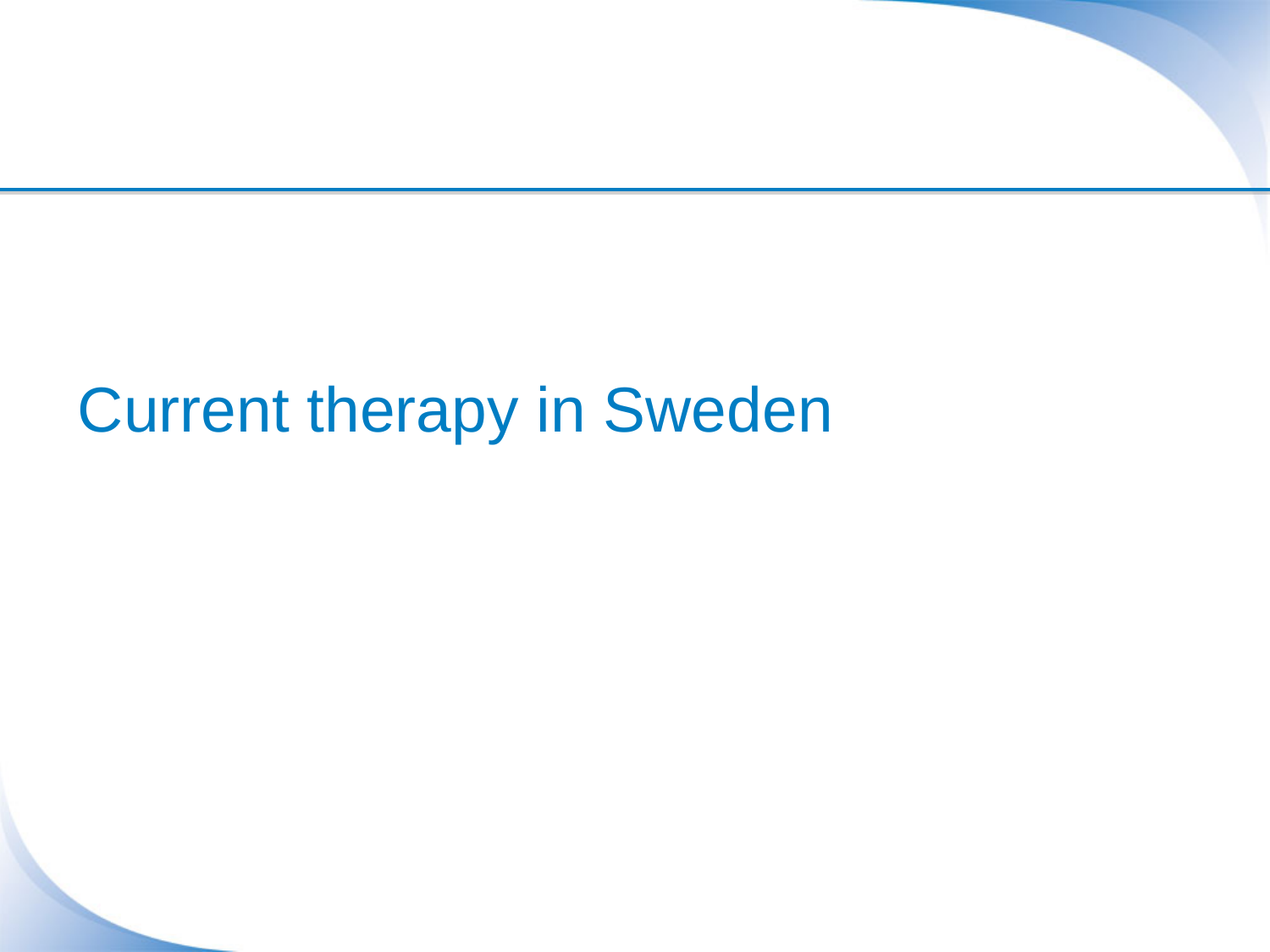

- Only cirrhotic patients are currently initiating therapy
- **Considerable warehousing of patients**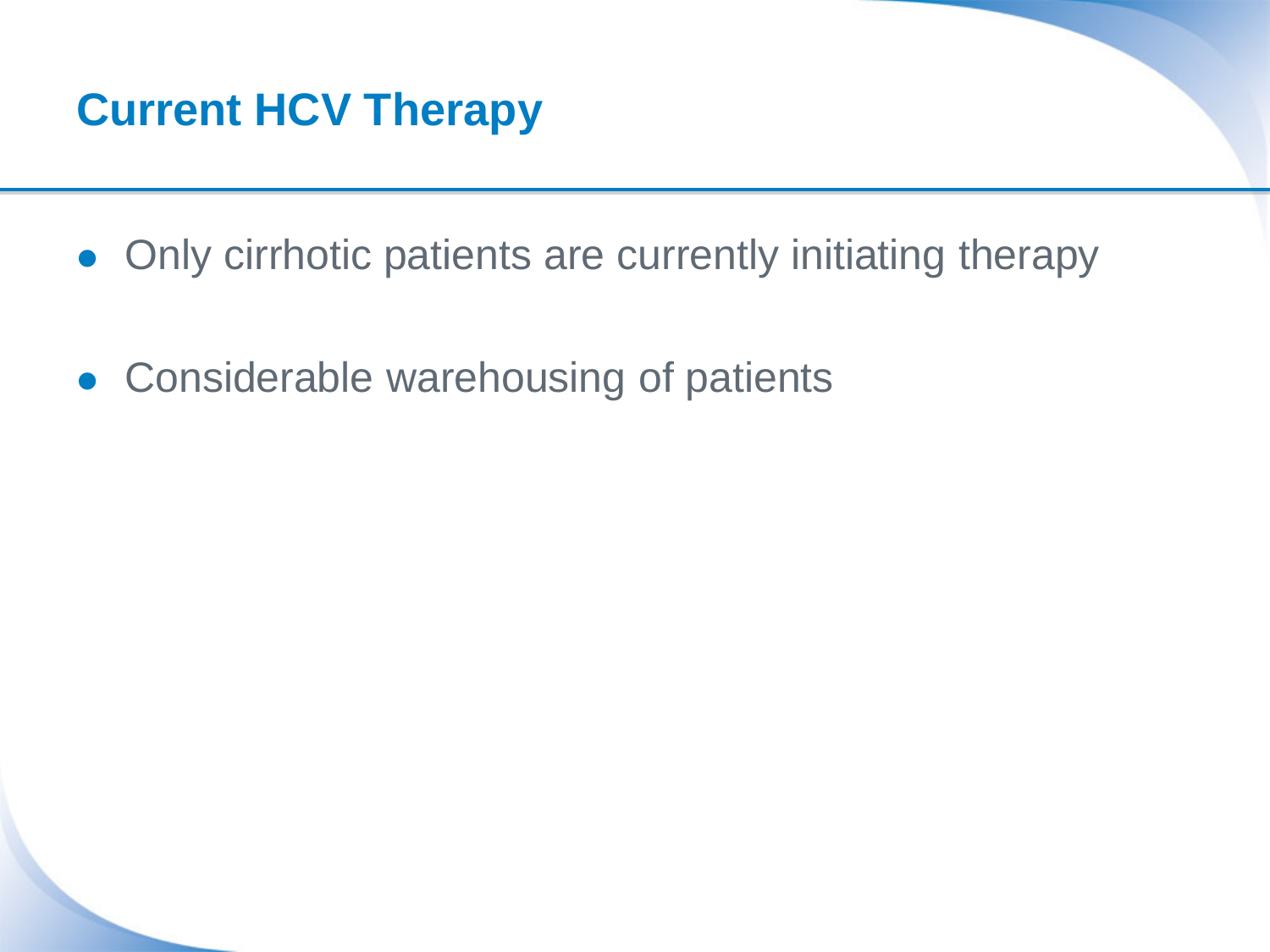# **New Guidelines Likely in 2014**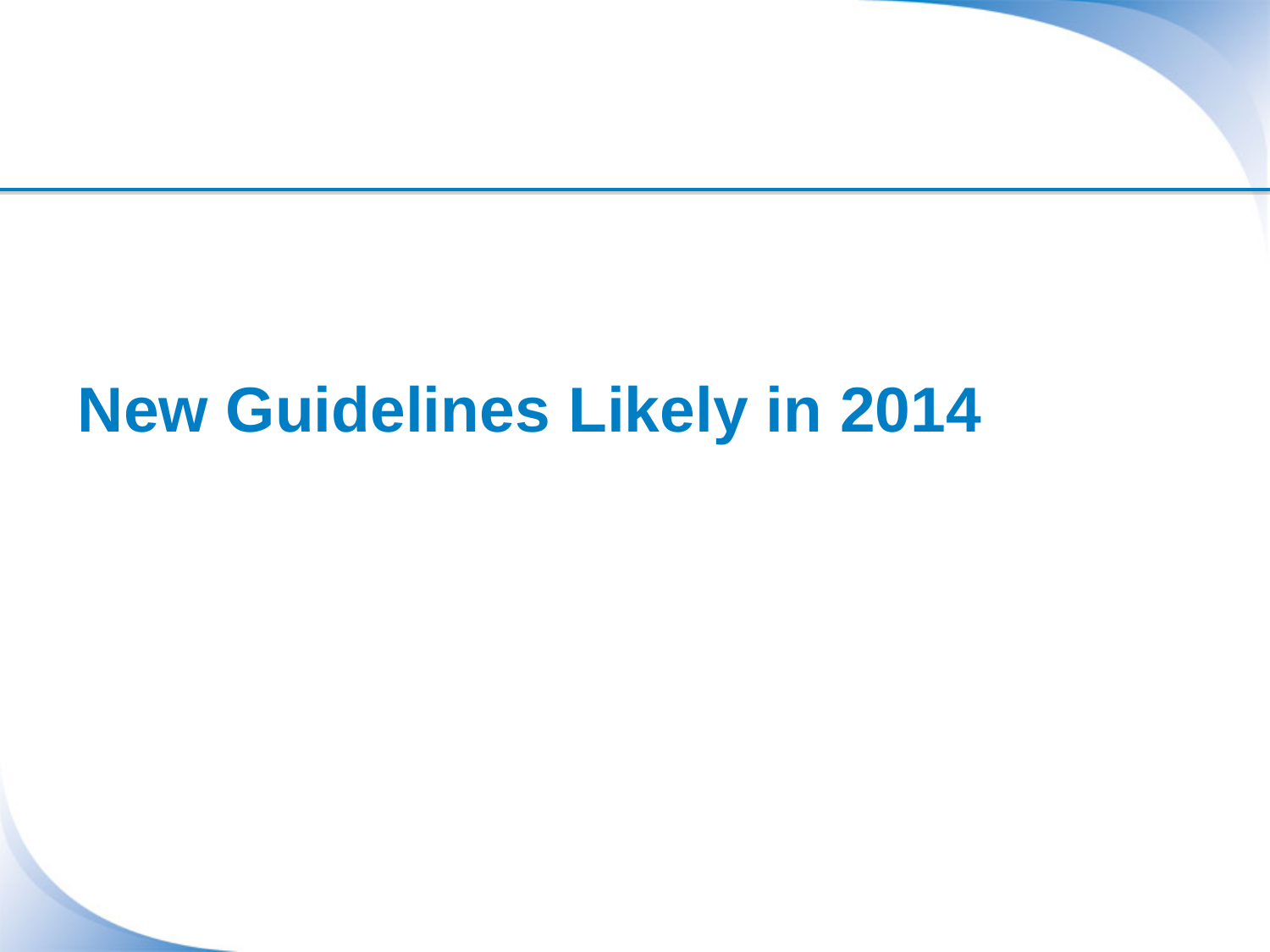# **HCV and potential therapy**

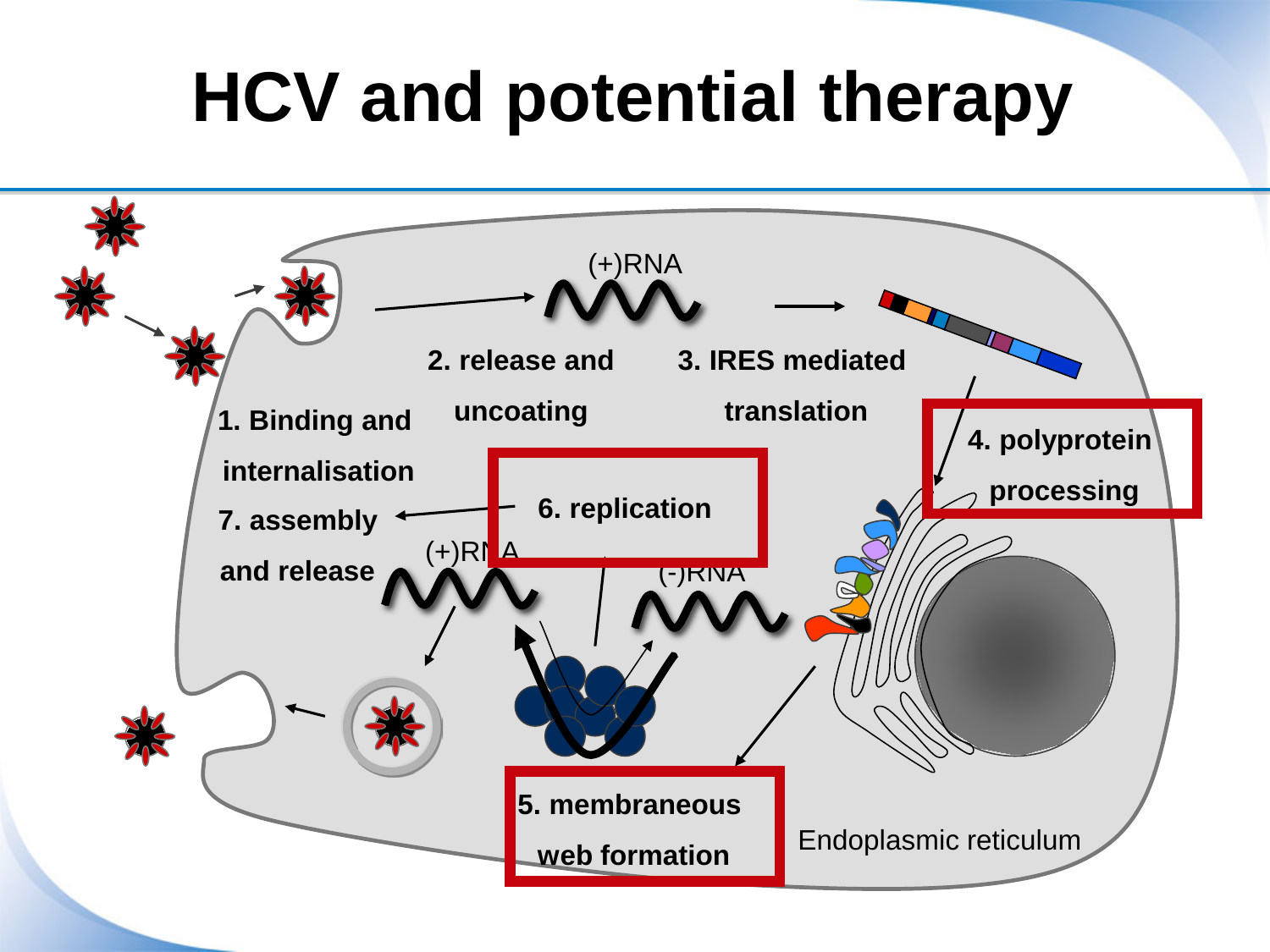### **New DAAs likely to be approved 2013-2014 in EU**

- **Sofosbuvir: Polymerase Inhibitor (Gilead)**
- Simeprevir: 2<sup>nd</sup> generation Protease Inhibitor (Janssen/Medivir)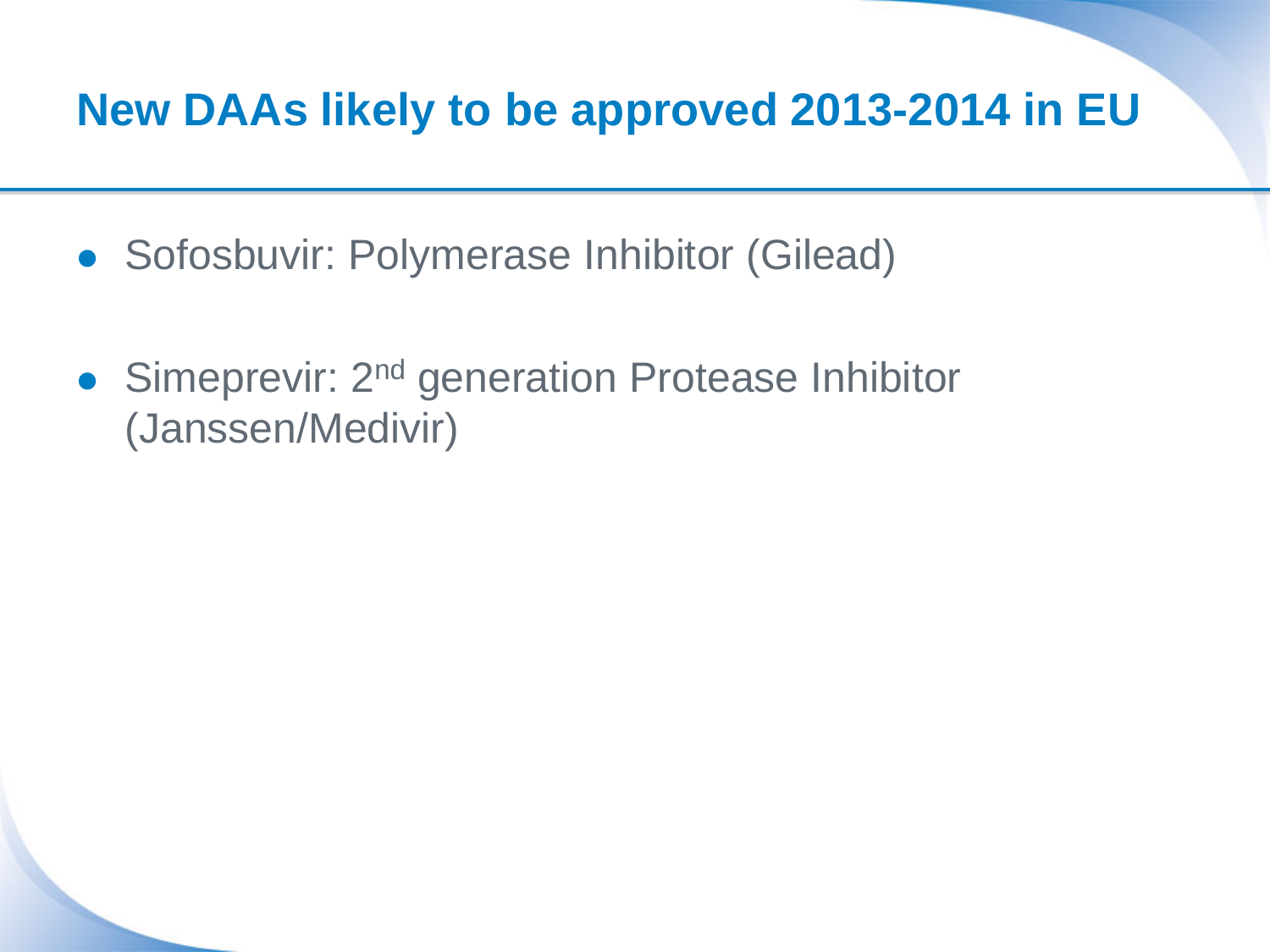### **Possible Interferon-free HCV Therapy from 2014**

- Genotype 1
	- Simeprevir + Sofosbuvir + (ribavirin) 12 weeks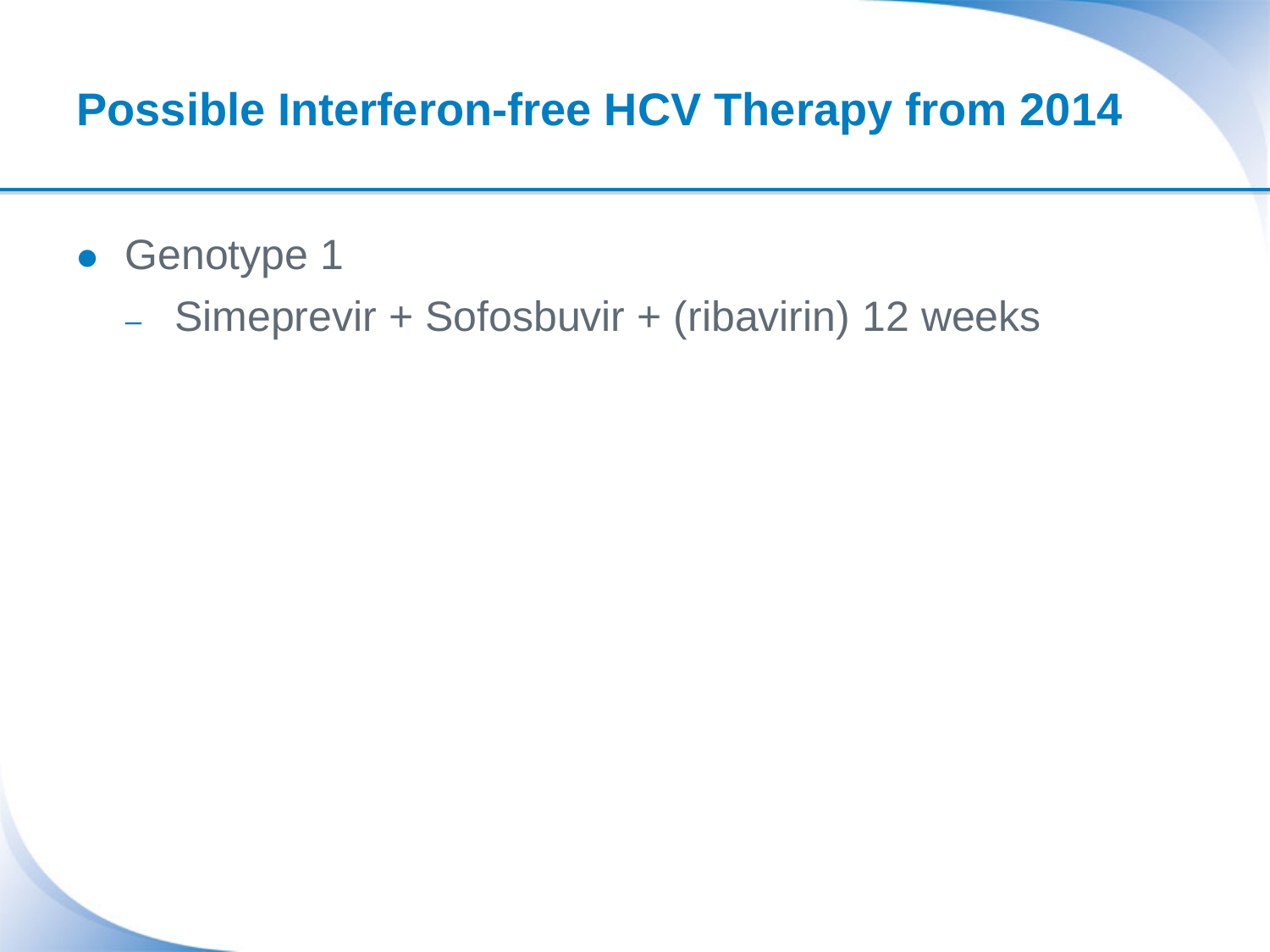### **Possible Interferon-free HCV Therapy from 2014**

- Genotype 1
	- Simeprevir + Sofosbuvir + (ribavirin) 12 weeks
- Genotype 2:
	- Non-cirrhotics: Sofosbuvir + ribavirin 12 weeks
	- Cirrhotics: Sofosbuvir + ribavirin ≥16 weeks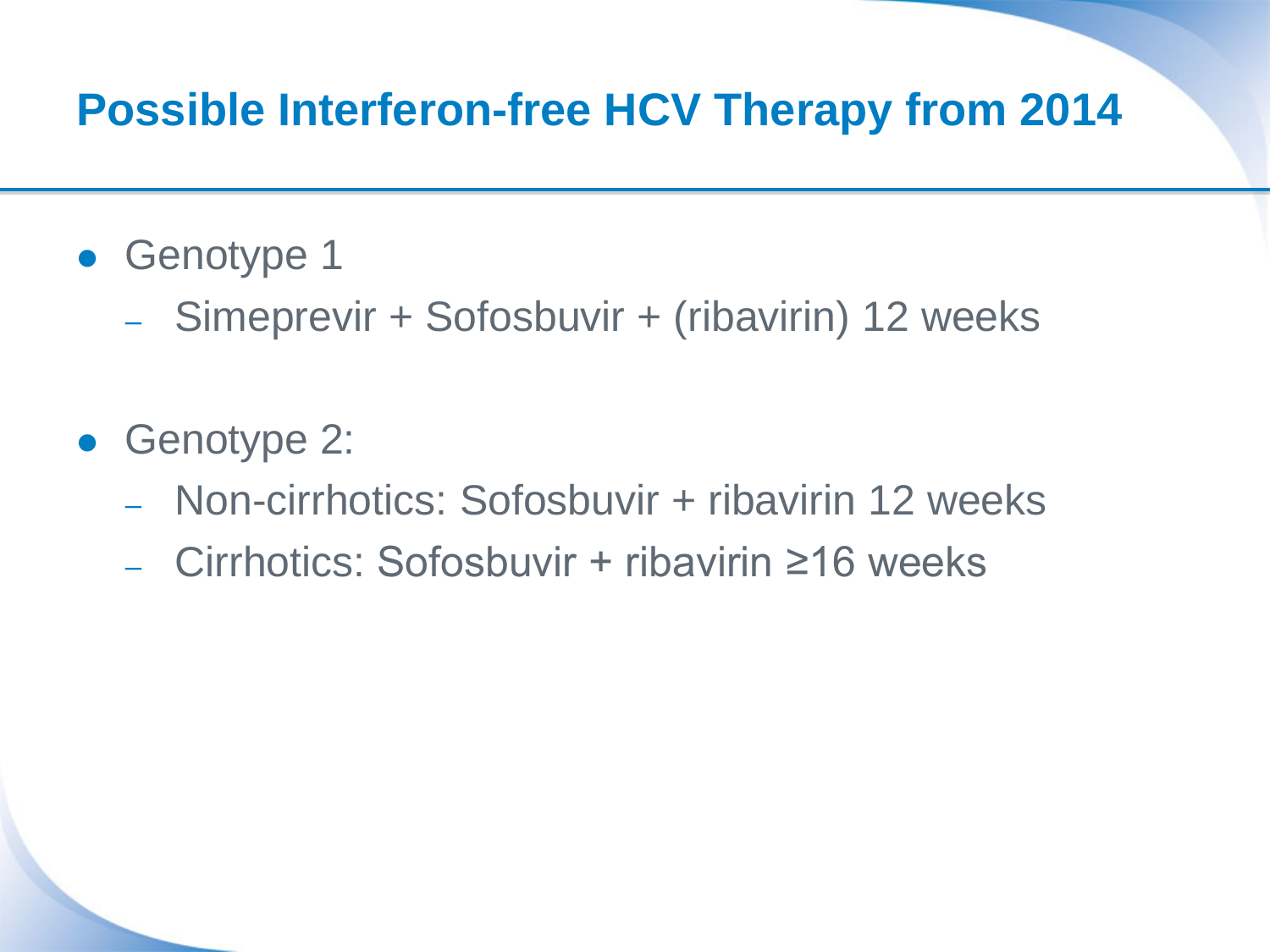### **Possible Interferon-free HCV Therapy from 2014**

- Genotype 1
	- Simeprevir + Sofosbuvir + (ribavirin) 12 weeks
- Genotype 2:
	- Non-cirrhotics: Sofosbuvir + ribavirin 12 weeks
	- Cirrhotics: Sofosbuvir + ribavirin ≥16 weeks
- Genotype 3:
	- Sofosbuvir + ribavirin 24 weeks (lower SVR than genotype 1 or 2)
	- The new "**Difficult-to-Cure**" genotype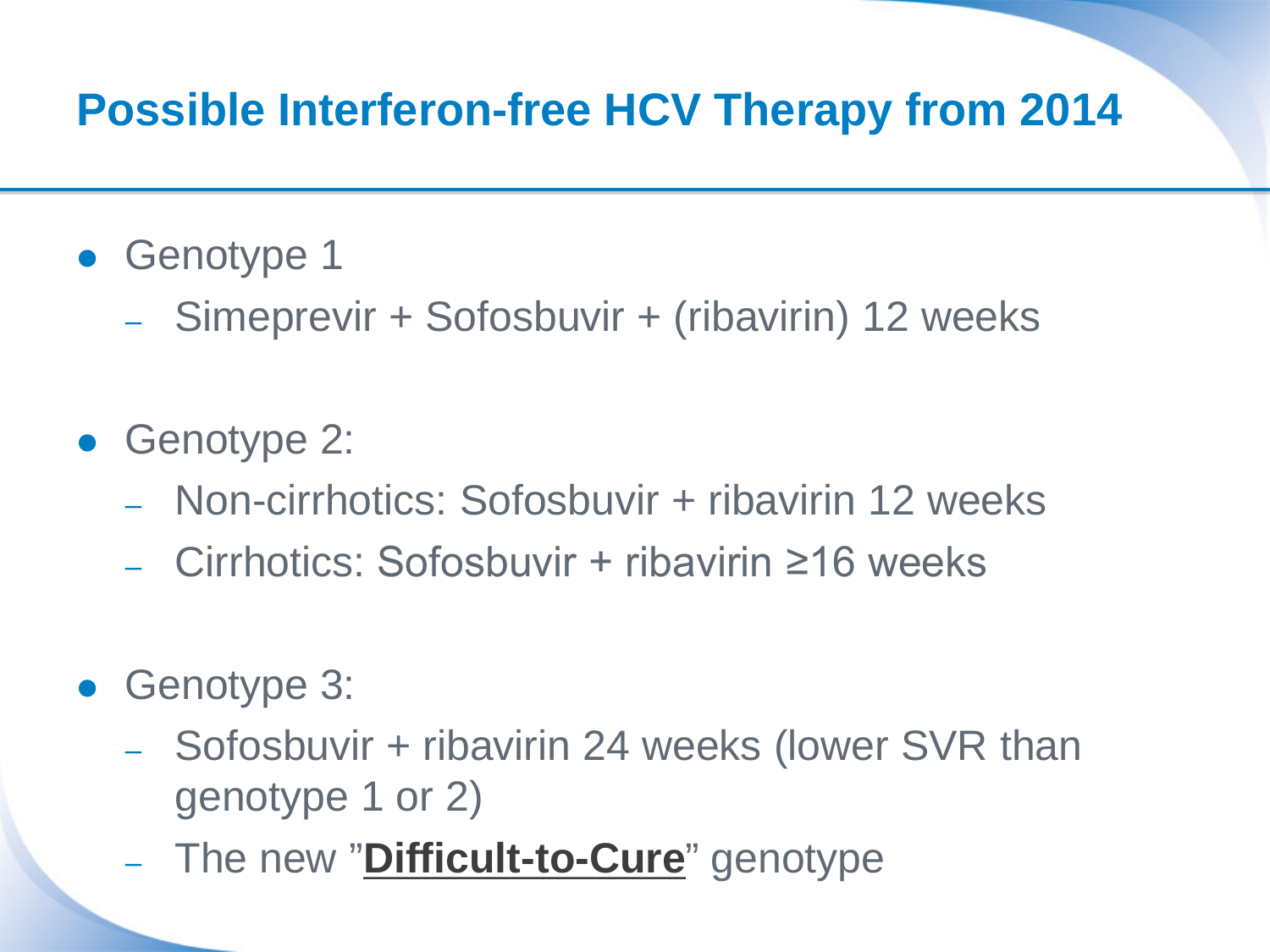### **Possible Interferon-free HCV Therapy from 2015-16**

- Abbvie combination
- BMS combination including Daclatasvir (NS5a inhibitor)
- Gilead combination
- MSD combination
- Janssen combination?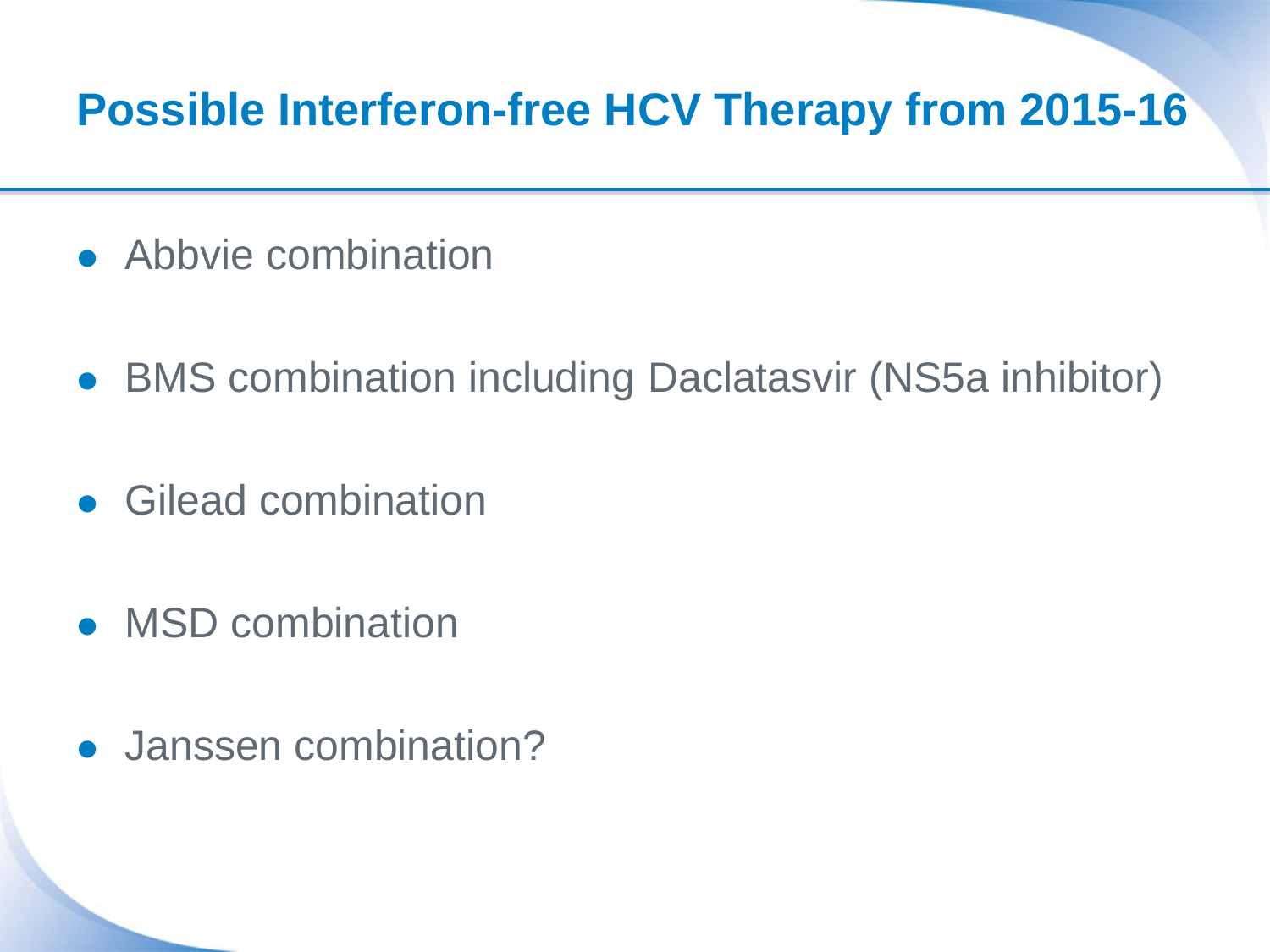#### **New Issues**

- **Cost** 
	- If low:
		- Broad use likely
		- Eradication programs possible
	- If high: Only fibrosis stage 3-4 treated?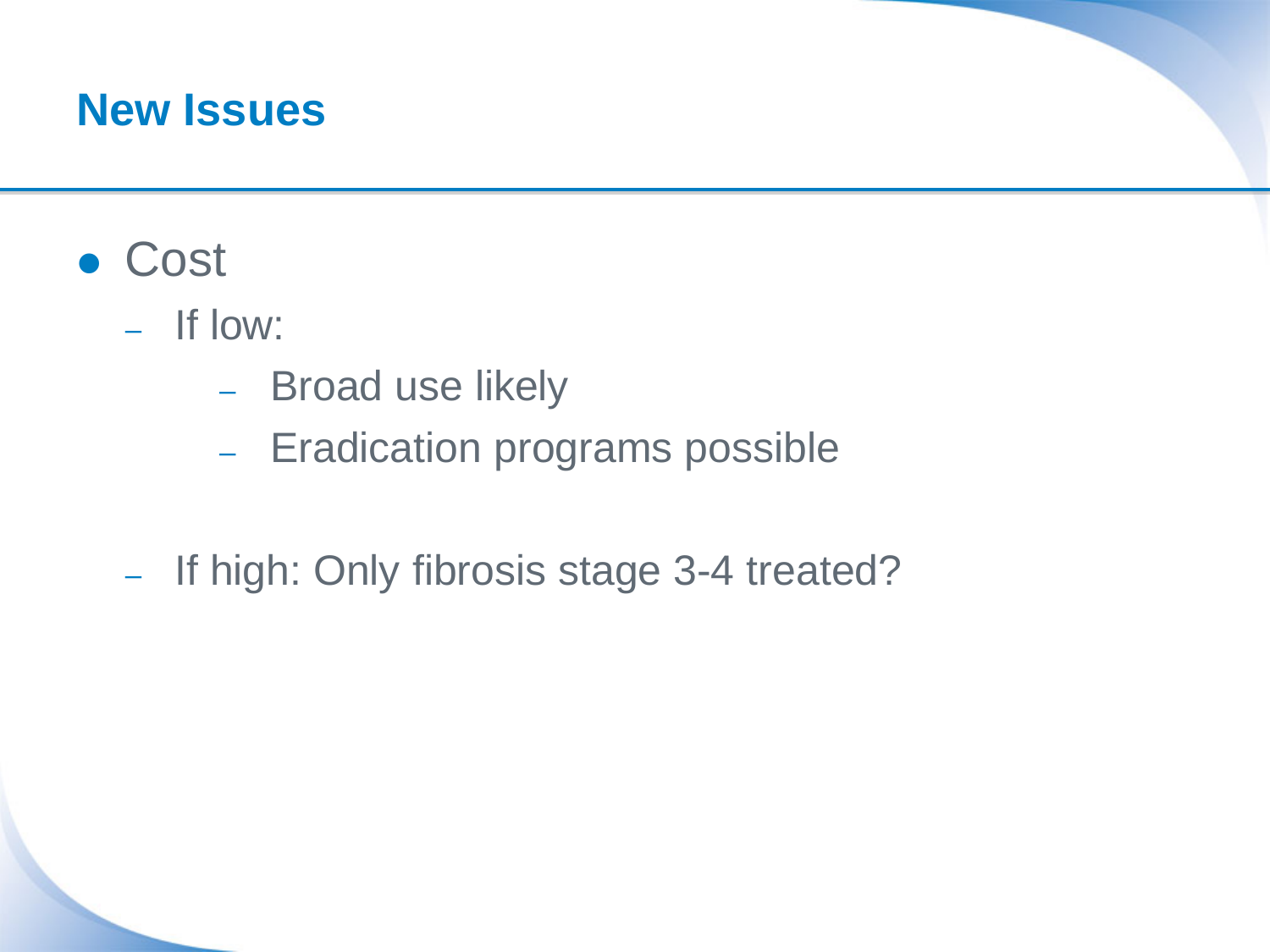#### **New Issues**

- **Cost** 
	- If low:
		- Broad use likely
		- Eradication programs possible
	- If high: Only fibrosis stage 3-4 treated?
- Adherence
- Side-effects no longer an issue